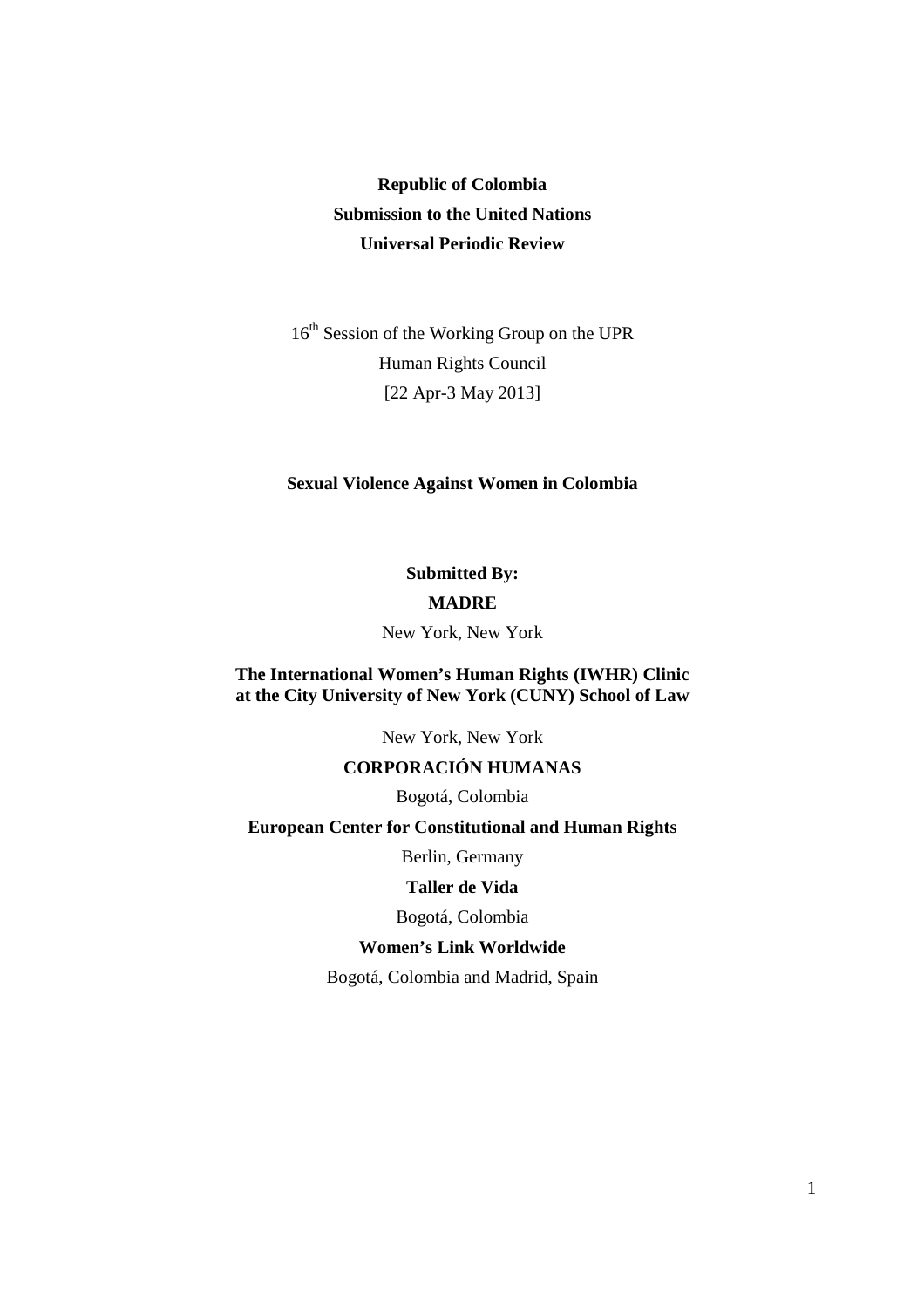1. This report, which is submitted by MADRE (an ECOSOC accredited NGO), the International Women's Human Rights Clinic at the City University of New York School of Law, CORPORACIÓN HUMANAS, European Center for Constitutional and Human Rights, Taller de Vida, and Women's Link Worldwide highlights the lack of access to justice by women in Colombia who have been victims of sexual violence by paramilitary and/or guerilla forces during Colombia's internal armed conflict.

### **I. Background and Context**

 $\overline{a}$ 

2. Despite continued efforts to ensure compliance with Colombia's international human rights obligations, the situation of women and girls remains critical with a persistent lack of accountability for sexually violent acts committed during Colombia's internal armed conflict. A socio-judicial analysis of the conflict in Colombia has provided legally irrefutable evidence that sexual violence, as a war tactic, is a systematic or generalized practice. However, the State's response to this crime in regards to prevention and sanctions has been insufficient, as women victims of these acts have yet to have their rights to truth, justice, and reparation restored.

3. Despite protections under the Colombian Constitution, several conventions relevant to the eradication of torture and other violence against women, and some legal reforms in recent years, impunity for sexually violent acts against women in Colombia remains rampant. This report highlights three main areas of concern: i) sexualized violence of internally displaced women; ii) forced recruitment and sexual slavery during the internal armed conflict by the *Fuerzas Armadas Revolucionarias de Colombia* (Revolutionary Armed Forces of Colombia) (FARC) and by members of the now demobilized paramilitary organizations; and iii) the State's failure to investigate, punish and prevent reported cases of sexual violence and to enforce recent legislative measures designed to combat sexual violence and to incorporate a gender perspective into government policy.

# **II. Sexualized violence against internally displaced women**

4. In Colombia, a high level of internally displaced people (3,888,309 as of January 2012) has created serious humanitarian concerns, such as sexual and gender-based violence, forced recruitment, neighborhood curfews and extortion.<sup>1</sup> Sexualized violence is one of the primary causes of the forced displacement of women in Colombia. It is estimated that two out of every ten women are forced to leave their homes because of gender-based violence. More than half of all known displaced women have reported experiencing some kind of gender-based violence.<sup>2</sup> Displaced women face a greater risk of being subjected to sexual violence because their social networks and communities have been destroyed, thus exposing them to more vulnerable and precarious situations.

<sup>1</sup> 2012 UNHCR country operations profile – Colombia (Sept. 24, 2012, 5:14 PM), http://www.unhcr.org/pages/49e492ad6.html

<sup>&</sup>lt;sup>2</sup> UNHCR, INTERNATIONAL WOMEN'S DAY: UNHCR HELPS COLOMBIAN VICTIMS OF SEXUAL VIOLENCE, (Mar. 6 2009), available at http://www.unhcr.org/49b1351a2.html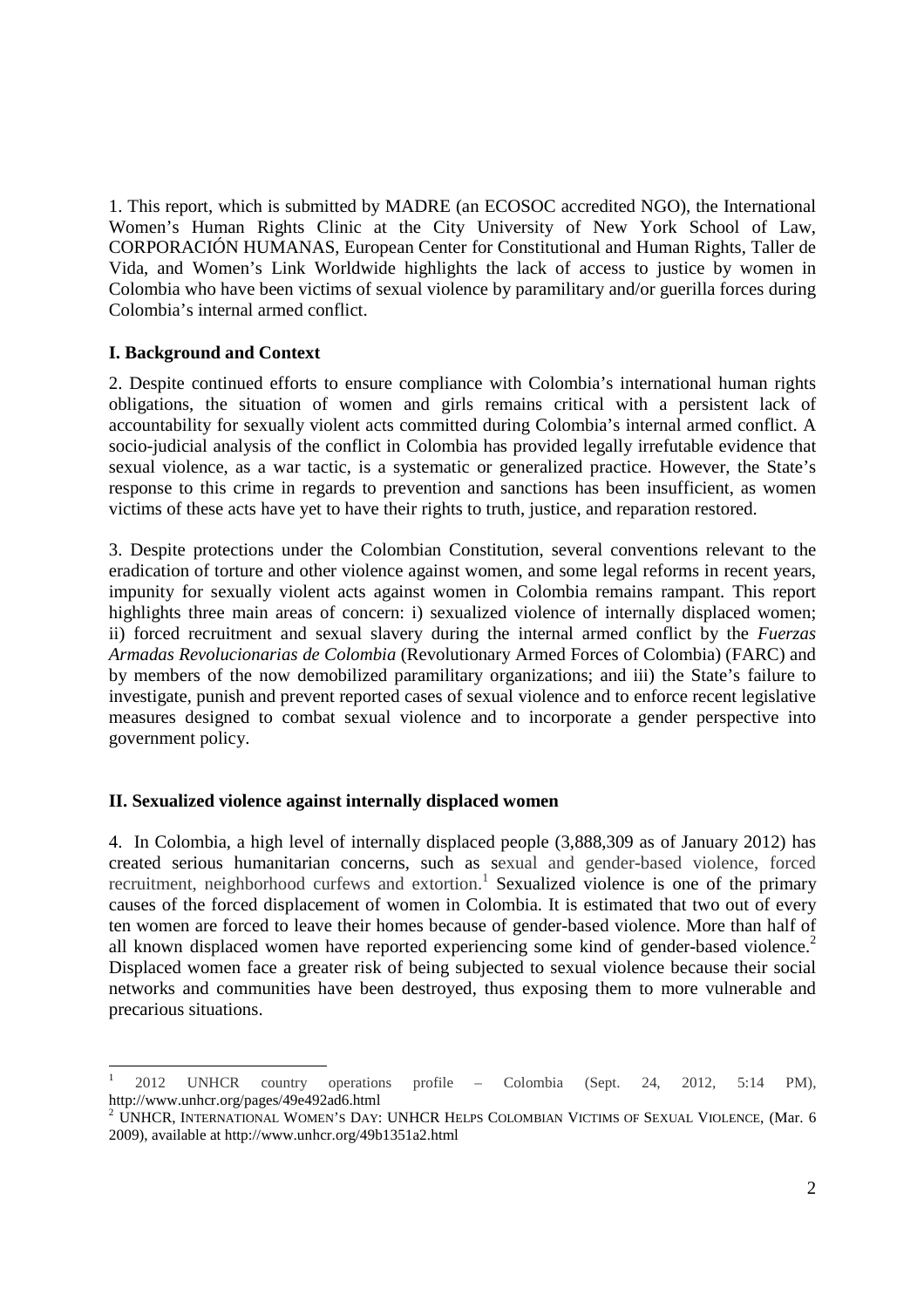5. In 2008, Colombia's Office of the Human Rights Ombudsman released a special report on sexual violence in the context of the conflict and found that there is a "serious impact on the sexual and reproductive rights of the displaced population, particularly for women and children, the main victims of displacement."<sup>3</sup> Moreover, Indigenous and Afro-Colombian women have faced double discrimination based on their race and gender, and have borne additional burdens even compared to the vulnerable position of displaced women in general.<sup>4</sup> These women make up the majority of displaced persons in Colombia, even though they only comprise about one third of the country's entire population.<sup>5</sup>

### **III. Forced Recruitment and Sexual Slavery**

 $\overline{a}$ 

6. There have been a growing number of reports and testimonies of child soldier recruitment in Colombia. In 2009, the Colombian Office of the High Commissioner for Human Rights (OHCHR) received numerous complaints that guerrilla groups were recruiting children in several departments including Antioquia, Arauca, Caquetá, Norte de Santander, Putumayo, and Valle de Cauca.<sup>6</sup> Despite steps taken by the State to prevent child recruitment, the UN Secretary-General's 2012 annual report on children and armed conflict documented 343 cases of recruitment in 23 of the country's 32 departments (or states) in 2011.<sup>7</sup>

7. Girl members of illegal armed groups are particularly vulnerable to grave sexual violence. They are forced to use inadequate and often harmful methods of contraception, and forced to undergo unsafe abortions if they become pregnant.<sup>8</sup> According to the Colombian Constitutional Court, sexual violence is "a habitual, extended, systematic and invisible practice in the context of armed conflict perpetrated by the illegal armed groups, and in isolated cases, by individual agents of the national armed forces…. [C]hildren account for an exceedingly high proportion of the total cases of known victims."

8. In 2006, the IACHR Rapporteur on the Rights of Women heard testimonies of girls recruited by the AUC (United Self Defense Forces of Colombia) paramilitaries on the Caribbean coast, especially in the neighborhoods of Montería, such as Canta Claro, Unión, El Dorado, Santa Fe, Robinson Pitalua, La Turbina and Quibdó.<sup>9</sup> In the Cauca region, paramilitary leaders forced girls

http://www.cidh.org/countryrep/colombiamujeres06eng/IV.htm, *see also* AFRODES USA, Afrocolombian Fact Sheet, (2007) http://www.afrocolombians.com/pdfs/ACfactsheet.pdf

<sup>&</sup>lt;sup>3</sup> According to Article 282 of the Colombia Constitution, the Ombudsman's Office of Colombia is in charge of supervising the promotion, exercise, and publicizing of human rights.

<sup>4</sup> OXFAM INTERNATIONAL, SEXUAL VIOLENCE IN COLOMBIA: A WEAPON OF WAR, 16-19, (2009), available at http://www.oxfam.org/sites/www.oxfam.org/files/bp-sexual-violence-colombia.pdf.; AMNESTY

INTERNATIONAL, EVERYTHING LEFT BEHIND: INTERNAL DISPLACEMENT IN COLOMBIA, 6, 12 (2009), available at http://www.amnesty.org/en/library/asset/AMR23/015/2009/en/6022342b-845a-4079-96da-14b3aa41b331/amr230152009eng.pdf.

<sup>&</sup>lt;sup>5</sup> See generally Inter-Am. Comm'n H.R., Violence and Discrimination against Women in the Armed Conflict in Colombia, OEA/Ser.L/V/II, doc. 67 (2006), available at

<sup>&</sup>lt;sup>6</sup> OHCHR, Annual Report of the United Nations High Commissioner for Human Rights on the Situation of Human Rights in Colombia, ¶ 28, Annex U.N. Doc. A/HRC/10/32 (2009).

<sup>7</sup> U.N. SCOR, Rep. of the Secretary-General on Children and Armed Conflict in Colombia, ¶ 15, U.N. Doc. S/2012/171 (2012).

<sup>8</sup> U.N. SCOR, Rep. of the Secretary-General on Children and Armed Conflict in Colombia, ¶ 39, UN Doc. S/2009/434 (2009).

<sup>9</sup> Inter-Am. Comm'n H.R., Violence and Discrimination against Women in the Armed Conflict in Colombia,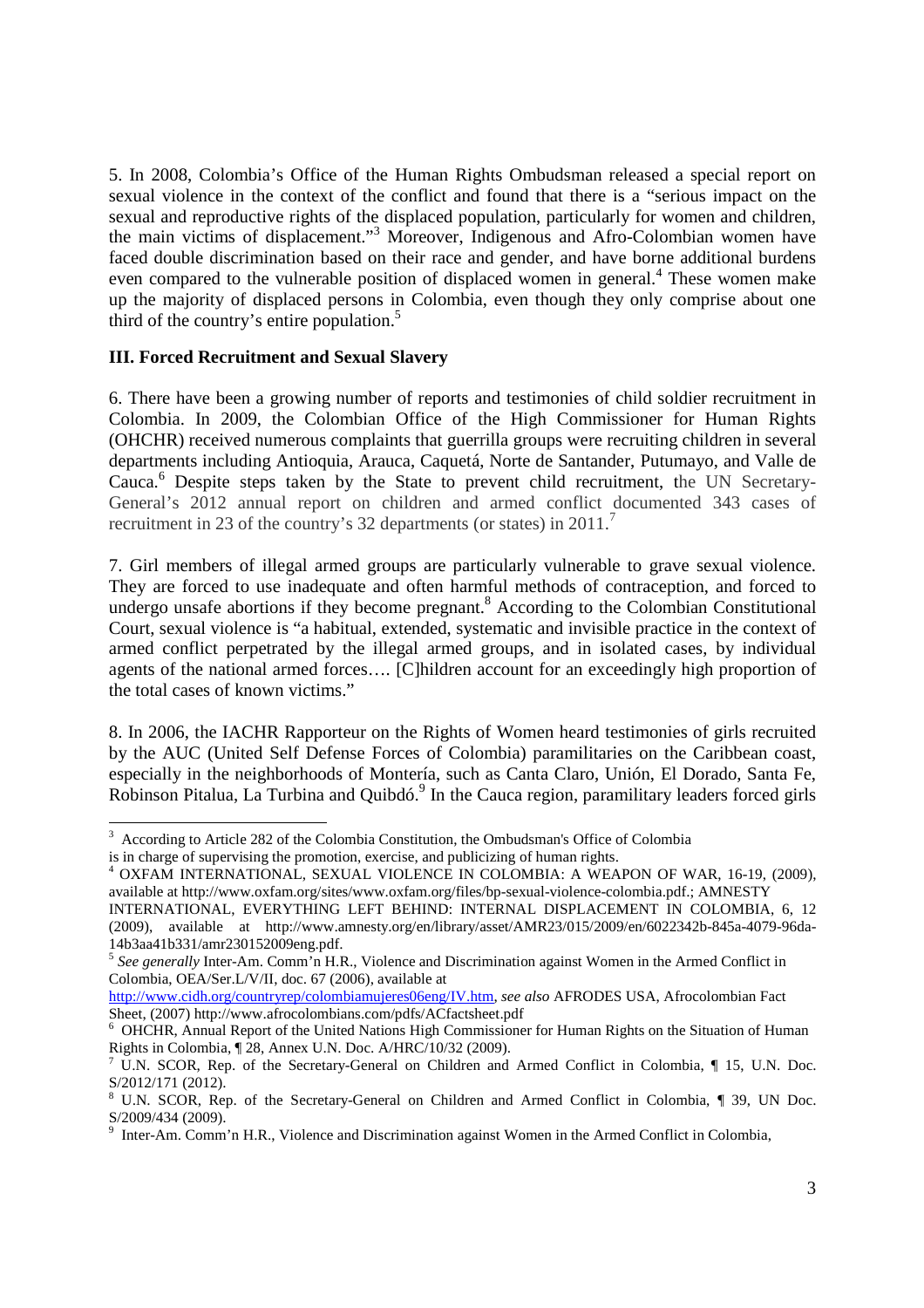as young as 14 to provide them with sexual services and domestic chores. One testimony recounted the case of a pregnant girl who tried to escape and was subsequently murdered. Her fetus was removed and displayed in order to prevent other girls from attempting to flee. In other cases, paramilitary members were reported to have taken women from towns to their camps at night and sexually assaulted them.<sup>10</sup> A 2008 follow-up report noted that recruitment practices continued to exact a particularly heavy toll on women, who are often forced into prostitution by illegal armed groups and then subsequently assassinated because of their "undesirable" status.<sup>1</sup>

9. There are cases of girls who gave birth while in an armed group and were subsequently separated from their children. Now adults, many of these mothers still do not know the whereabouts of their children and have no way of locating them.

10. A woman from the Colombian state of Sur de Bolivar was sexually enslaved first by the guerilla and then by paramilitary forces. In 2002, she was sent to a FARC camp after being detained, beaten and separated from her family at a FARC checkpoint. She was sexually enslaved by the FARC commander and his men and suffered severe physical and psychological abuse as a result. She was also forced to work as a nurse in the camp and witnessed the guerillas beating pregnant girls in the stomach until they aborted. She had been in captivity for 48 days when the FARC dispatched her to go into town and buy provisions for the camp and return. In order to leave she had to have sex with multiple members of the front. She was kept as a sex slave by the FARC until the paramilitaries took over the region in 2003. The paramilitary group then sexually enslaved her after accusing her of being a guerrilla sympathizer. She later escaped. She reported the enslavement by the paramilitary group to the Special Public Prosecutor of the Justice and Peace Unit. However, the State failed to undertake any investigation or legal action with regard to her claim. She did not report the enslavement by the FARC as the commander still resides in the region and still asks for her. Thus, the risk to her life persists.

# **IV. Failure to Prosecute and Investigate Reported Cases of Sexual Violence and Failure to Enforce Recent Legislative Measures Designed to Combat Sexual Violence and to Incorporate a Gender Perspective into Government Policy**

11. Members of the FARC and illegal armed groups that emerged from the demobilization of paramilitary organizations in August 2006 continue to enjoy impunity for the sexually violent crimes committed against Colombian women during the country's 48-year old internal armed conflict. Freedom from criminal liability for most of the members of these armed groups remains a widespread problem, primarily due to the overall failure of the justice system to investigate, prosecute, and remedy the harm caused to victims.

12. The Constitutional Court's 2008 Order 092 remitted to the Attorney General 183 cases of sexual violence against women who suffer these crimes at the hands of armed actors and stressed that the impact, frequency, and gravity of these cases increased substantially among Indigenous

OEA/Ser.L/V/II, doc. 67 ¶ 90 (2006), available at

http://www.cidh.oas.org/pdf%20files/InformeColombiaMujeres2006eng.pdf

 $^{10}$  *Id.* at ¶ 92.

<sup>&</sup>lt;sup>11</sup> Inter-Am. Comm'n H.R., Follow-Up to 2009 Annual Report, Violence and Discrimination Against Women in the Armed Conflict in Colombia, ¶ 34-35 (2009), http://www.cidh.oas.org/annualrep/2009eng/Chap.V.4.htm#\_ftnref74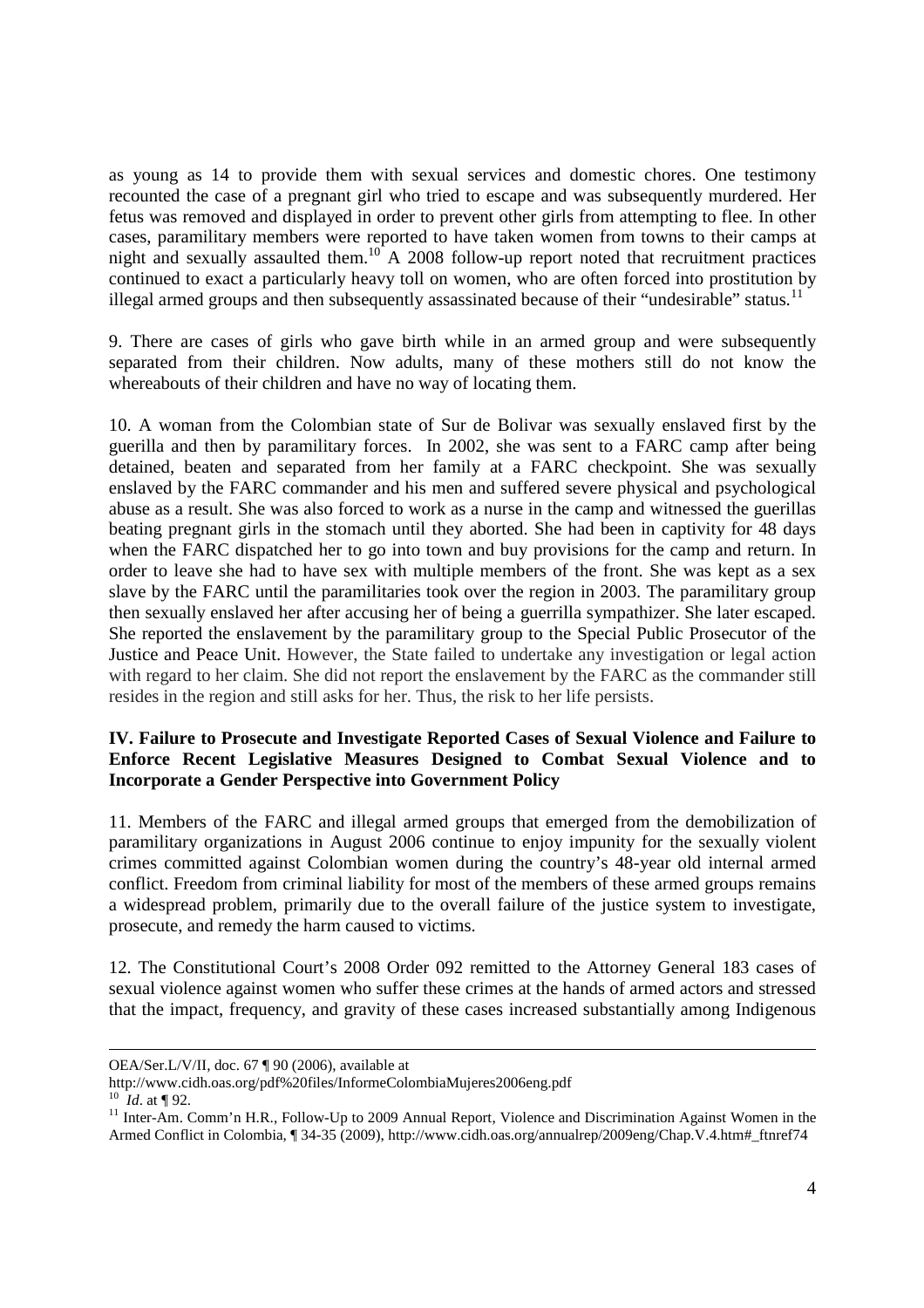and Afro-Colombian women, who found themselves in defenselessness and vulnerable situations. The order points out recent cases of sexual violence perpetuated against women, adolescents, and children of the following ethnic groups: Betoye (Arauca), Embera (Antioquia and Chocó) and Nasa (the regions of Alto Naya, Putumayo, and Cauca).<sup>12</sup> Many Colombian women's organizations view this ruling as a useful tool in combating conflict-related sexual violence and as a step toward ending the impunity surrounding such cases. Unfortunately, the 2008 order has yet to make a noticeable impact on the day-to-day lives of the survivors of these atrocities.

13. The Colombian Justice Department response to sexual violence has been insufficient. In response to the Constitutional Court's request to investigate 183 specific cases, the Office of the Attorney General issued Resolution 0266 of 9 July 2008, which was designed to accelerate these specific investigations, and Memorandum 0117 of 10 November 2008, which was developed to incorporate a gender focus into investigations.<sup>13</sup> Unfortunately, only scant progress has been made. As of September 2010, only five of the 183 cases had been concluded, with guilty verdicts in four cases. All convicted perpetrators were civilians. In the only conflict-related case that has been resolved, the accused paramilitary member was acquitted. As of May 2011, this case was still on appeal. $^{14}$ 

14. In June 2011, The Constitutional Court signed *La Ley de Victimas* (Victims and Land Restitution Law) Law 1448 of 2011. The State claims this law will offer comprehensive reparations to those who have suffered human rights abuses or been displaced as a result of  $C$ olombia's internal armed conflict.<sup>15</sup> This legislation is an important first step towards acknowledging and compensating at least some of the victims of the conflict, however it falls short of addressing the harms suffered by women victims of sexual violence at the hands of guerilla and/or paramilitary actors.

15. Much like the Victims and Land Restitution Law, impunity for acts of sexual violence by paramilitaries participating in the Justice and Peace process remains widespread. As of September 19, 2012, paramilitaries in the Justice and Peace process had admitted to 38,473 crimes; only 89 of these were crimes of sexual violence.<sup>16</sup> Since September 2012, of the  $4511^{17}$ demobilized paramilitary who at that time were candidates for the Justice and Peace process,

<sup>&</sup>lt;sup>12</sup> COMMITTEE ON WOMEN LABOR AND ARMED CONFLICT, IX REPORT ON SOCIOPOLITICAL VIOLENCE AGAINST WOMEN, ADOLESCENTS, AND GIRLS IN COLOMBIA (2009).

<sup>&</sup>lt;sup>13</sup> Amnesty Int'l Report, "This is What we Demand. Justice!" Impunity for Sexual Violence Against Women in Colombia's Armed Conflict, Sept 2011, at 23, available at

http://www.amnesty.org/es/library/asset/AMR23/018/2011/es/d4396a83-c078-46f0-96ff

<sup>94</sup>f6d667b6bc/amr230182011en.pdf

<sup>&</sup>lt;sup>14</sup> Fourth Follow-up Report to Auto 092 of the Colombian Constitutional Court, Confidential Annex, 36-37 (May 2011).

<sup>15</sup> MINISTERIO DE COLOMBIA DE JUSTICIA Y DEL DERECHO, JUSTICIA TRANSICIÓNAL [COLOMBIAN MINISTRY OF JUSTICE AND LAW, TRANSITIONAL JUSTICE] http://www.leydevictimas.gov.co/ (last visited Sept. 24, 2012).

<sup>&</sup>lt;sup>16</sup> UNIDAD NACIONAL DE FISCALIAS PARA LA JUSTICIA Y LA PAZ [COLOMBIAN OFFICE OF THE ATTORNEY GENERAL, JUSTICE AND PEACE UNIT], http://www.fiscalia.gov.co:8080/justiciapaz/Index.htm (last visited Sept. 24, 2012).

<sup>&</sup>lt;sup>17</sup> UNIDAD NACIONAL DE FISCALIAS PARA LA JUSTICIA Y LA PAZ, Listado de Postulados [COLOMBIAN OFFICE OF THE ATTORNEY GENERAL, JUSTICE AND PEACE UNIT, List of Candidates],

http://www.fiscalia.gov.co:8080/justiciapaz/Postulados975.asp, (last visited Sept. 26, 2012).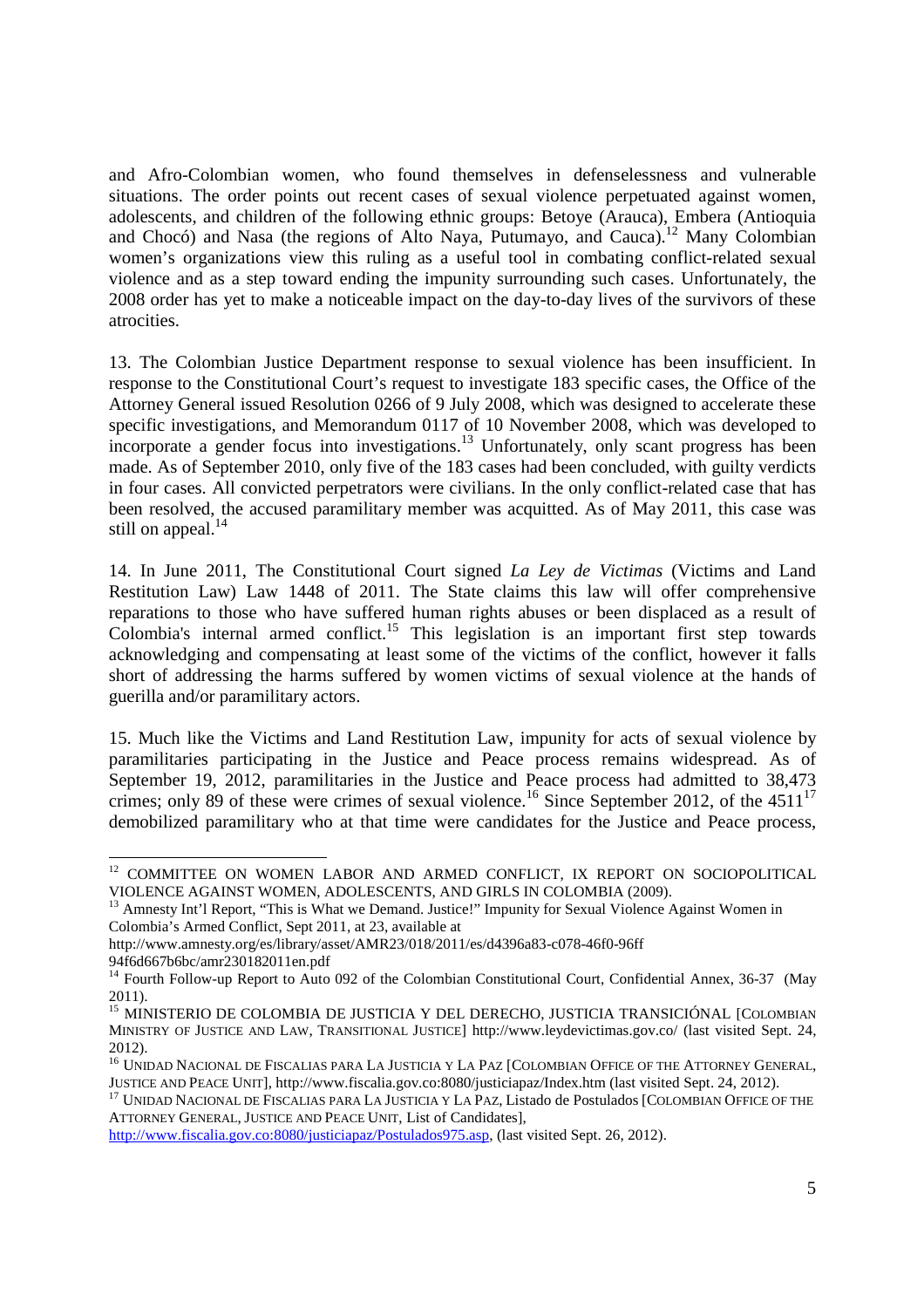only 14 received sentences.<sup>18</sup>

 $\overline{a}$ 

16. Between 2005 and May 2011, the Ministry of National Defense reported only 46 cases of sexual offenses involving National Army soldiers under criminal investigation by the ordinary courts; only seven of these cases have resulted in a conviction.<sup>19</sup> This low figure of 46 cases gathered over a period of six years and four months pales in comparison to the 40 cases that were reported in 2010 alone to the National Institute of Legal Medicine and Forensic Sciences where the alleged perpetrator was a member of the armed forces or police.<sup>20</sup>

17. Women victims of sexual violence face several obstacles to accessing justice under Colombia's current judicial system. Evidence has shown that "in the cases observed in this investigation where the women were victims of gender based violence, the women were not able to exercise their right to access to justice. Despite the virtues of the new system, the justice system's mechanisms, tools, and practitioners are not gender-sensitive. In other words, they do not take into account relationships of power between men and women in the analysis of social realities. Access to justice, which these women, as discriminated victims, have a right to, is not fully guaranteed in Colombia. This is in spite of the legal order of this country which upholds the principle of equality before the law."<sup>21</sup>

18. Among the problems of access to justice for women victims of gender-based violence<sup>22</sup> is the fact that Colombia's judicial system is designed to guarantee the rights of the accused over the rights of the victim, since the informed presence of the accused and their defense is considered indispensable. In cases of sexual violence, victims right to privacy is violated for the sake of the public transparency of the process. The penal process is oriented towards a policy of judicial decongestion, under which crimes historically considered to be of "minor importance," including those that disproportionately affect women, such as intra-familial violence, are put aside. Legal practitioners work harder to get a case through the system as quickly as possible than to guarantee a verdict that protects a victim's rights. As to the probative value, physical evidence holds more weight, which in cases of gender-based violence is usually controversial and detrimental to victims who may suffer from re-traumatization and re-victimization. Moreover,

<sup>18</sup> UNIDAD NACIONAL DE FISCALIAS PARA LA JUSTICIA Y LA PAZ, [COLOMBIAN OFFICE OF THE ATTORNEY GENERAL, JUSTICE AND PEACE UNIT], http://www.fiscalia.gov.co:8080/justiciapaz/Index.htm, (last visited Sept. 26, 2012).

<sup>&</sup>lt;sup>19</sup> Revisión de las acciones del Gobierno del Presidente Juan Manuel Santos en el primer año: Prevención y eliminacion de la violencia sexual en el marco del conflicto armado y la atencion de las mujeres victimas [Review of the actions of the government of President Juan Manuel Santos in the first year: Prevention and elimination of sexual violence in the framework of the armed conflict and the care of women victims] 18 (2011), available at http://coeuropa.org.co/files/octubre%20Informe%20sobre%20Violencia%20Sexual%201%20aNo%20de%20Gobier no%20Santos.pdf

<sup>20</sup> Instituto Nacional de Medicina Legal y Ciencias Forenses. Informe sobre la violencia sexual contra las mujeres en los conflictos armados. [National Institute of Legal Medicine and Forensic Sciences. Report on Sexual Violence Against Women in Armed Conflicts.] 162 (2010), available at

http://www.medicinalegal.gov.co/images/stories/root/FORENSIS/2010/EXAMENMeDICOLEGALPORPRESUNT ODELITOSEXUAL.pdf

<sup>&</sup>lt;sup>21</sup> CORPORACIÓN HUMANAS, LA SITUACIÓN DE LAS MUJERES VÍCTIMAS DE VIOLENCIA DE GÉNERO EN EL SISTEMA PENAL ACUSATORIO. [Humanas, The Situation of Women Victims of Gender-Based Violence in the Criminal Justice System] 58 (2008), available at

http://www.humanas.org.co/archivos/La\_situacion\_de\_las\_mujeres\_victimas.pdf  $^{22}$  *Id.* at 59-62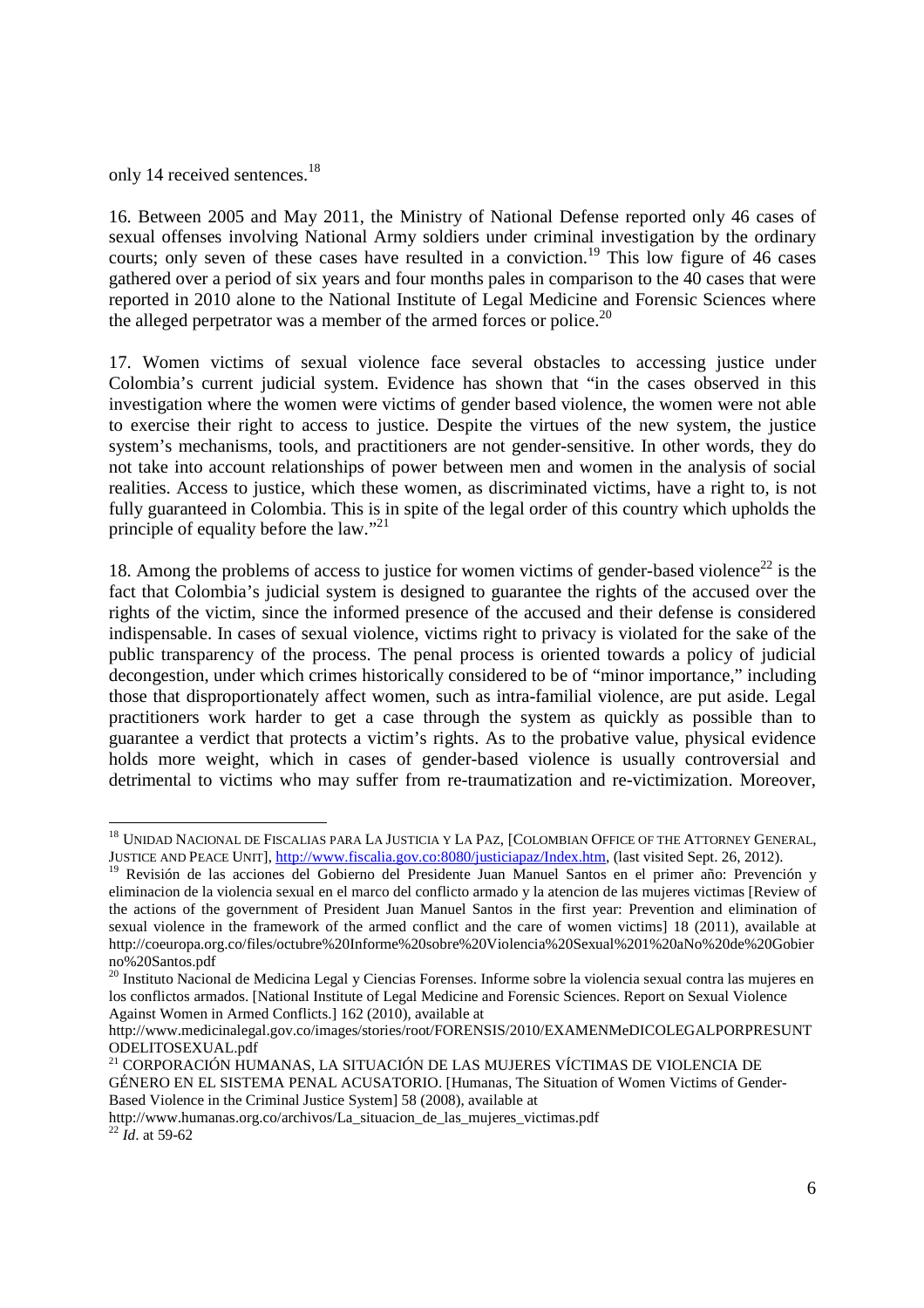the demand for inappropriate testing, disapproval of the victim's conduct and the rejection of her testimony constitute additional barriers to accessing justice. All of these factors demonstrate that discriminatory patterns persist and that "the justice system has not incorporated a policy into practice that views women as subjects with rights."<sup>23</sup> Additionally, other procedural safeguards override the right of victims to receive compensation.

19. In August 2012, a legislative bill was introduced in Colombia's Congress that would redefine sexual violence as a crime against humanity at the domestic level and modify Colombia's Penal Code and the Law of Violence against Women to reflect the language of international treaties that Colombia has ratified. Such treaties include the American Convention on Human Rights and the Inter-American Convention on the Prevention and Eradication of Violence Against Women "Convention of Belem do Para" and the Rome Statute. The Bill also includes other elements that would help to streamline the investigation process of sexually violent crimes.<sup>24</sup> This initiative was supported by women's organizations and human rights organizations that contributed suggestions and comments on the proposal, seeing it as a strong expression of the severity and magnitude of the problem and an effective way to address impunity in cases of sexual violence associated with armed conflict.

20. In September 2012, the Attorney General categorized acts of kidnapping, torture and sexual violence committed against journalist Jineth Bedoya by the Centaurs Bloc of the AUC paramilitaries in 2000 as a crime against humanity. However, it is noted that this act by the Attorney General serves only to address the victimization of a public figure, and does not constitute an institutional position with regards to the investigation and prosecution of all such similar crimes.

# **V. Recommendations**

 $\overline{a}$ 

21. We respectfully request that the Human Rights Council ask the Colombian government to do the following:

- The State should conduct a systematic study and analysis of sexual and gender-based violence issues for internally displaced women and girls and implement a comprehensive policy for them.
- The State should provide law enforcement personnel with proper and comprehensive training in gathering evidence for the purpose of documenting a crime involving sexual assault or rape.
- The State should adopt effective measures to investigate all cases of sexual violence referred to the Attorney General's Office by the Constitutional Court and should establish a reliable

<sup>&</sup>lt;sup>23</sup> Informe presentado por organizaciones de mujeres y de derechos humanos a la Representante Especial del Secretario General para Violencia Sexual en contextos de conflictos armados, señora Margot Wallstrom, con motivo de su visita a Colombia. [Report submitted by women's and human rights organizations to the Special Representative of the Secretary-General on Sexual Violence in Conflict, Margot Wallström, on the occasion of her visit to Colombia] 15, (2012), available at

http://www.dejusticia.org/index.php?x=0&modo=interna&tema=antidiscriminacion&publicacion=1220&lang=en  $^{24}$  Copy of Legislative Bill Proposal on file in Spanish at CORPORACIÓN HUMANAS, August 2012.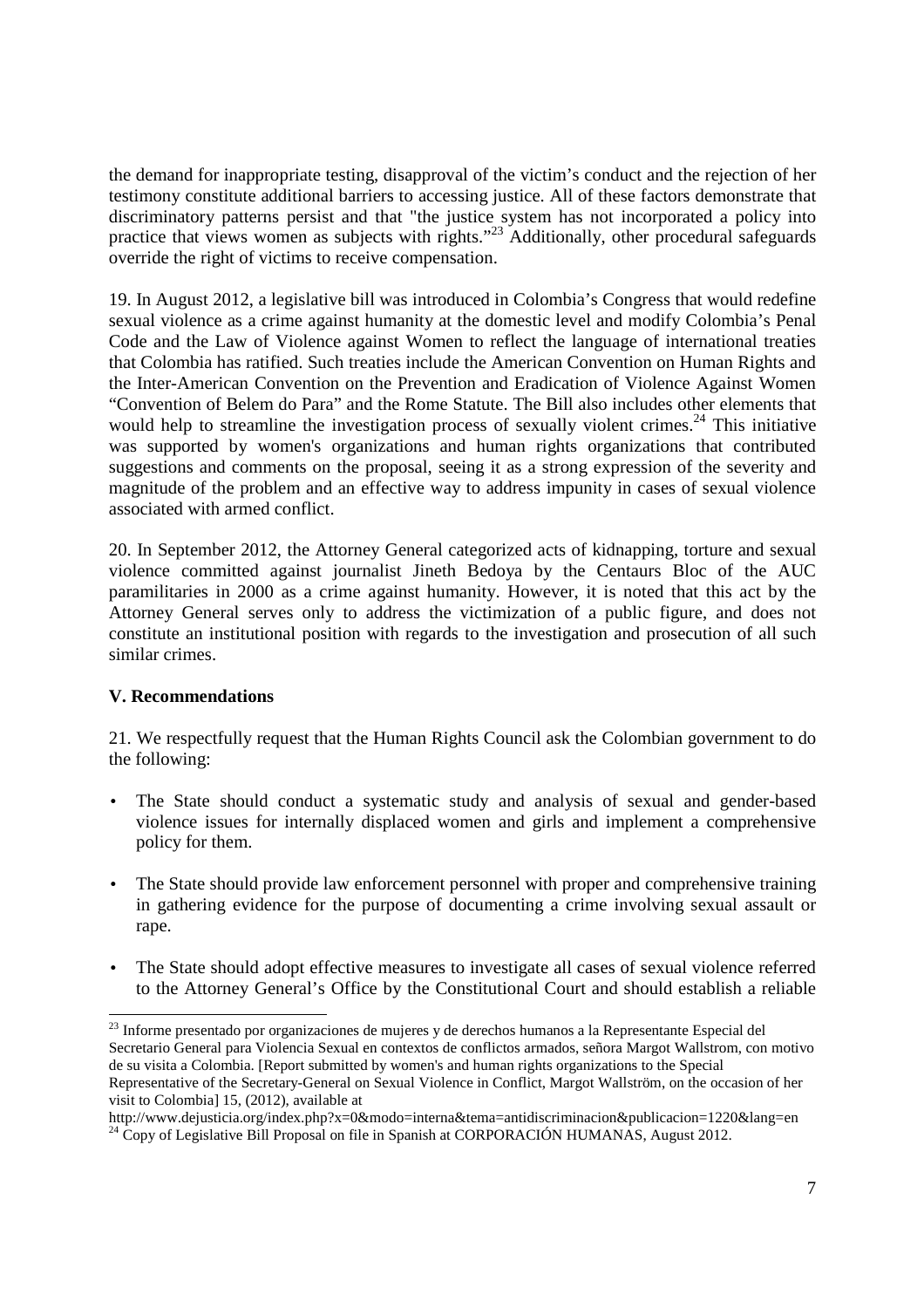system for documenting incidents of any type of sexual or gender violence.

- The State should, via the court system, adequately identify the rights or legal interests that have been affected due to the perpetrators' behavior and impose appropriate penalties for these violations. In cases of sexual violence the court must consider not only crimes that epitomize sexual violence (behavior that violates sexuality and a victim's sexual organs) but should also take into consideration the context and purpose of such acts in order to charge them as war crimes and/or crimes against humanity where appropriate.
- The State should guarantee compensation for victims and ensure guarantees of non-repetition as covered by the State's obligation to implement effective measures for the prevention and treatment of sexual violence and establish a method of remembrance as a way of dignifying the women victims of gender-based violence during Colombia's internal armed conflict.
- The State should go beyond punishing the guilty and implement public policies that guarantee the non-repetition of such acts.
- The State should increase the resources allocated to the physical and psychological recovery of women and girls who are victims of sexual violence and ensure that they do not suffer secondary victimization in gaining access to justice. Personnel participating in this effort must be trained accordingly.
- The State should increase resources to address the basic needs of displaced women and children. Often displaced women are forced to leave their children with relatives or friends in order to search for employment or housing in new places. These children are at a high risk for being recruited and the women face a greater risk of being subjected to crimes of sexual violence or being forced into sex work because their livelihoods and support networks have been destroyed.
- The State should develop a comprehensive dialogue with organizations that know the issues surrounding sexual violence and have experience in caring for victims.
- The State should comply with its obligations under international human rights law and international criminal law to effectively investigate and prosecute crimes of conflict related sexual violence:
	- o Article 2(c) of the Convention on the Elimination of all Forms of Discrimination Against Women (CEDAW) requires the effective legal protection of fundamental rights and freedoms of women on an equal basis with men. This does not only mean that appropriate and effective complaint procedures and criminal law enforcement policies on gender-based crimes exist, but that there also be an effective and practically available remedy.<sup>25</sup> Moreover, pursuant to Article 2 (c) CEDAW a State Party is obliged to address systematic issues that may have led to

<sup>&</sup>lt;sup>25</sup> Byrnes, Article 2, *in* THE UN CONVENTION ON THE ELIMINATION OF ALL FORMS OF DISCRIMINATION AGAINST WOMEN – A COMMENTARY 84 (M.A. Freeman *et al*., 2012).